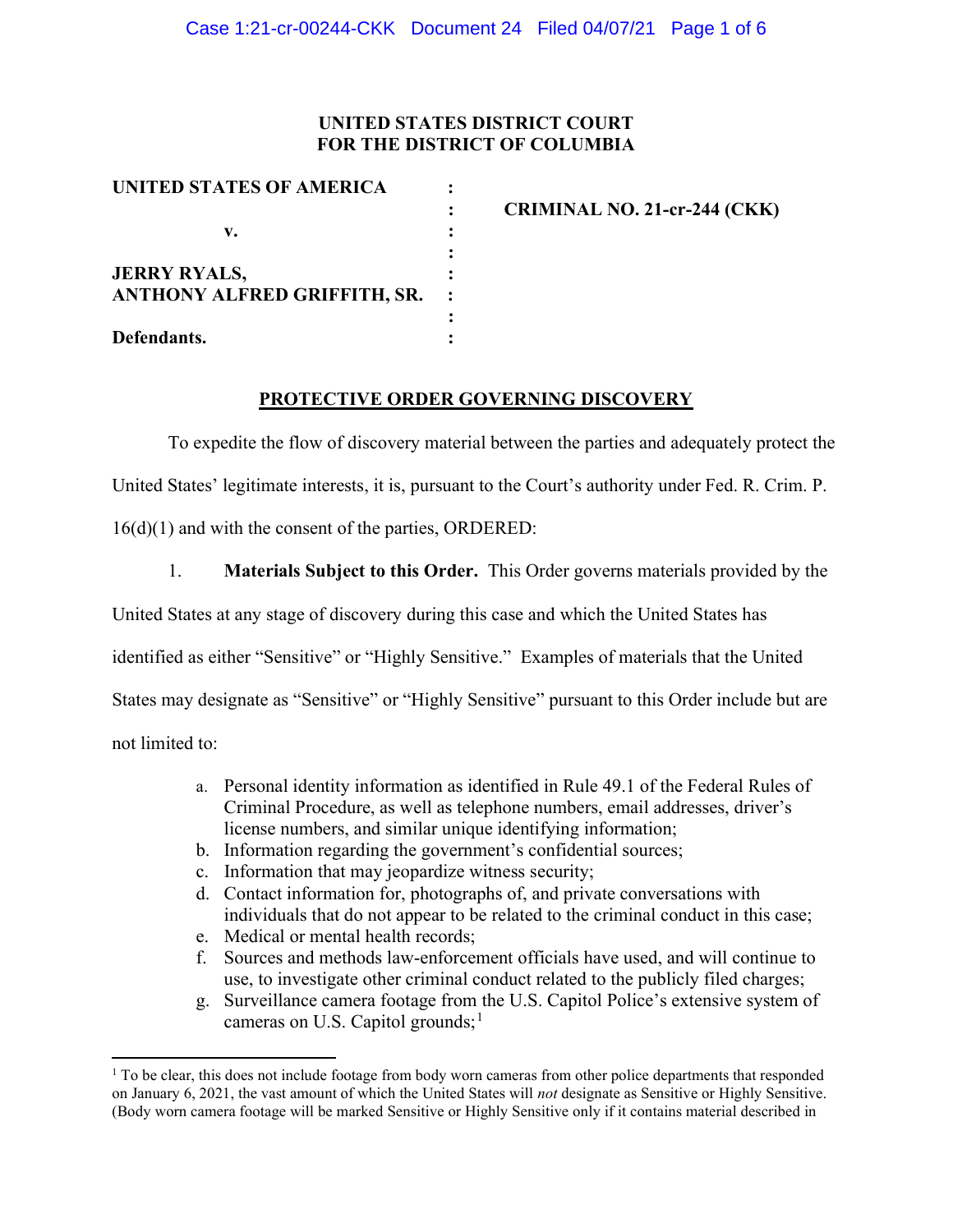- h. Repair estimates from the Architect of the Capitol;
- i. Materials designated as "security information" pursuant 2 U.S.C. §1979; and
- j. Tax returns or tax information.

This Order will not be used to designate materials as Sensitive or Highly Sensitive unless such designation is necessary for one of the reasons stated in this paragraph or for a similar reason not anticipated by this Order. The government agrees to make every effort to provide discovery in a manner that will allow for most discovery to be produced without such designations.

2. **Defendant.** Any reference to "Defendant" herein refers individually to each

defendant identified in the caption above.

3. Legal Defense Team. The "legal defense team" includes defense counsel

(defined as counsel of record in this case, including any post-conviction or appellate counsel)

and any attorneys, investigators, paralegals, support staff, and expert witnesses who are advising

or assisting defense counsel in connection with this case.

# 4. Rules for the Handling of Sensitive and Highly Sensitive Materials.

- a. Limitations on Use. Defendant and the legal defense team may use Sensitive and Highly Sensitive discovery materials solely in connection with the defense of this case and any other case connected to the events at the United States Capitol on January 6, 2021, including any post-conviction or appellate litigation, and for no other purpose, and in connection with no other proceeding, without further order of this Court.
- b. Limitations on Dissemination. No Sensitive or Highly Sensitive materials, or the information contained therein, may be disclosed to any persons other than Defendant, the legal defense team, or the person to whom the Sensitive or Highly Sensitive information solely and directly pertains or his/her counsel, without agreement of the United States or prior authorization from the Court.
- c. Limitations on Reproduction. Defendant, the legal defense team, and authorized persons shall not copy or reproduce the Sensitive or Highly Sensitive materials except in order to provide copies of the materials for use in connection with this case by Defendant, the legal defense team, the person to whom the Sensitive or Highly Sensitive information solely and directly

paragraph one above or for a similar reason not anticipated by this Order.)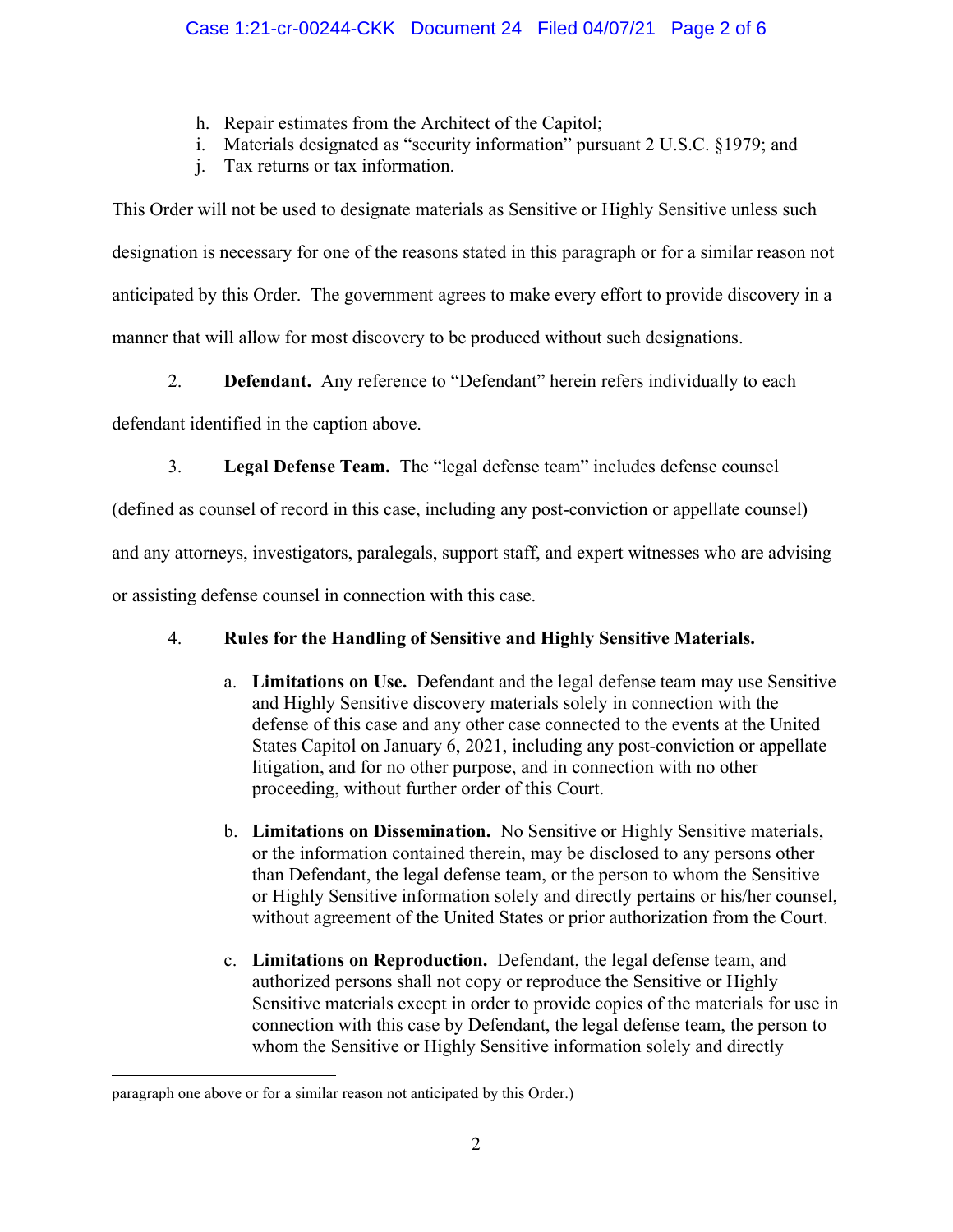pertains or his/her counsel, and other persons to whom the Court may authorize disclosure (collectively, "authorized persons").

If defense counsel provides Defendant access to Sensitive or Highly Sensitive materials, defense counsel must advise Defendant that Defendant may not record any personal identity information as identified in Rule 49.1 of the Federal Rules of Criminal Procedure or any telephone numbers, email addresses, driver's license numbers, and similar unique identifying information. By signing the attached affirmation, Defendant agrees not to do so.

Copies and reproductions, and any notes or records made in relation to the contents of the Sensitive and Highly Sensitive materials, are to be treated in the same manner as the original materials.

- d. Court Filings. Absent prior agreement by the parties or permission from the Court, no party shall disclose materials designated as Sensitive or Highly Sensitive in any public filing with the Court. Such materials shall be submitted under seal. The Clerk shall accept for filing under seal any filings so marked by the parties pursuant to this Order.
- e. Court Hearings. The restrictions in this Order shall not limit either party in the use of the materials in judicial proceedings in this case. The procedures for use of designated Sensitive and Highly Sensitive materials during any hearing or the trial of this matter shall be determined by the parties and the Court in advance of the hearing or trial. No party shall disclose materials designated Sensitive or Highly Sensitive in open court without agreement by the parties that such materials may be disclosed in open court or prior consideration by the Court.

# 5. Additional Rules for Handling of Sensitive Materials. The following

additional terms apply to Sensitive materials:

a. Storage. Sensitive materials must be maintained in the custody and control of Defendant, the legal defense team, and authorized persons. This restriction shall not apply to the person to whom the Sensitive information solely and directly pertains or his/her attorney.

## 6. Additional Rules for Handling of Highly Sensitive Materials. The following

additional rules apply to Highly Sensitive materials:

a. Additional Limitations on Dissemination. Defense counsel may not provide a copy of Highly Sensitive materials to Defendant or permit Defendant to view such materials unsupervised by defense counsel or an attorney,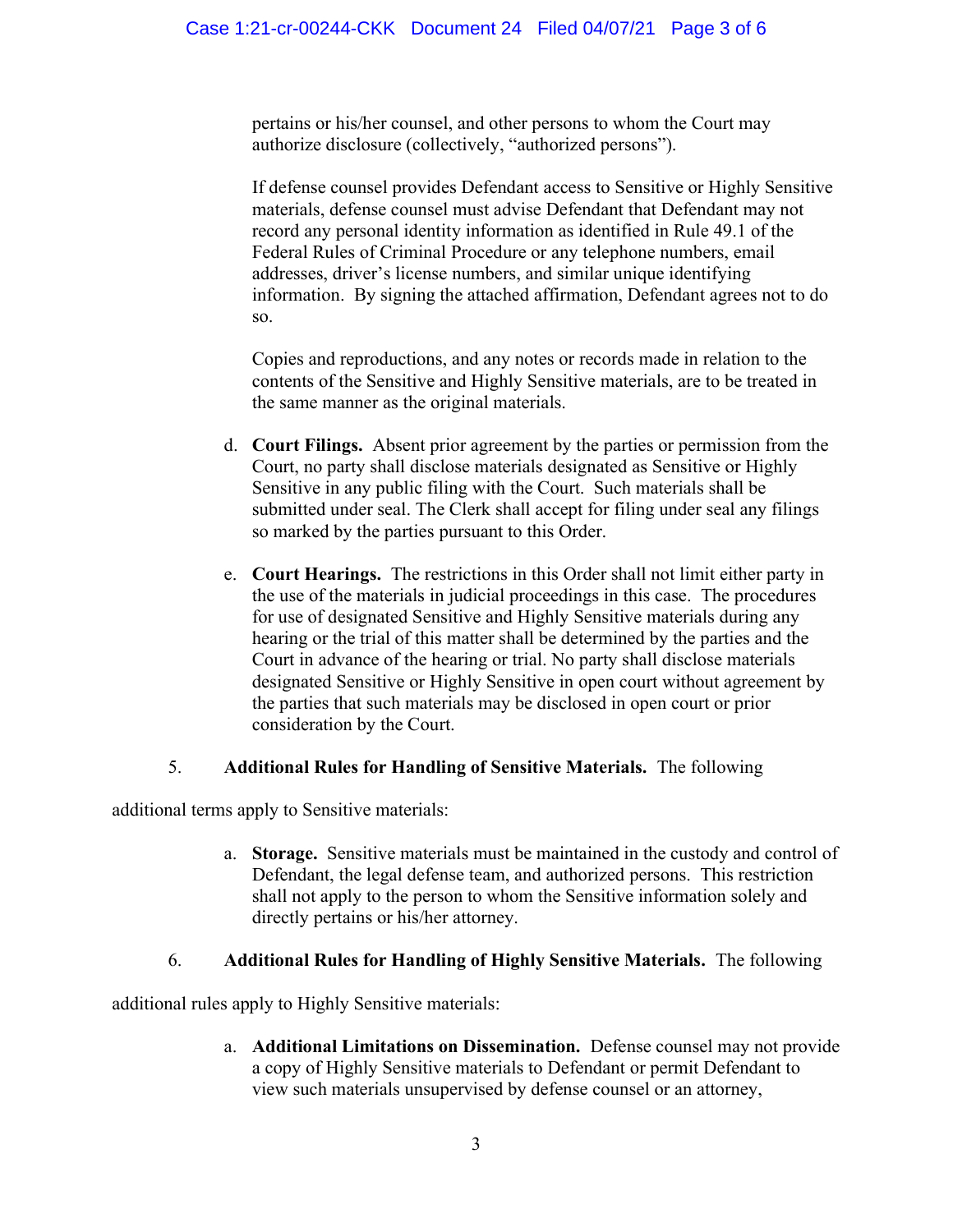investigator, paralegal, or support staff person employed by defense counsel. The parties agree that defense counsel or an attorney, investigator, paralegal, or support staff person employed by defense counsel, may supervise Defendant by allowing access to Highly Sensitive materials through a cloudbased delivery system that permits Defendant to view the materials but does not permit Defendant the ability to download; provided that, prior to doing so, defense counsel first provides notice to the United States and allow the United States to file an objection with the Court if no agreement is reached.

- b. Additional Limitations on Reproduction. Counsel agrees that prior to showing materials to Defendant designated as Highly Sensitive, counsel or an attorney, investigator, paralegal, or support staff person employed by defense counsel will read Defendant the relevant parts of this Order, and remind Defendant of the consequences of violating the Order. If Defendant takes notes regarding Highly Sensitive materials, counsel or an attorney, investigator, paralegal, or support staff person employed by defense counsel must take reasonable steps to determine whether Defendant has copied any personal identity information as identified in Rule 49.1 of the Federal Rules of Criminal Procedure or any telephone numbers, email addresses, driver's license numbers, and similar unique identifying information.
- c. Storage. Highly Sensitive materials must be maintained in the custody and control of the legal defense team and authorized persons. This restriction shall not apply to the person to whom the Highly Sensitive information solely and directly pertains or his/her attorney.

7. Viewing by Incarcerated Defendants. If Defendant is in the custody of the

United States Marshals Service, defense counsel is authorized to provide a copy of discovery materials to the appropriate point of contact so that the defendant can view the discovery materials, subject to the terms of this Order.

8. Disputes. The parties shall make a good faith effort to resolve any dispute about a sensitivity designation before requesting the Court's intervention. The United States may agree to remove or reduce a sensitivity designation without further order of this Court. Whenever the redaction of specified information will resolve the basis for which a sensitivity designation was applied, the United States will agree to redaction, and such redaction will render the materials no longer subject to this Order. Any agreement to reduce or remove a sensitivity designation or to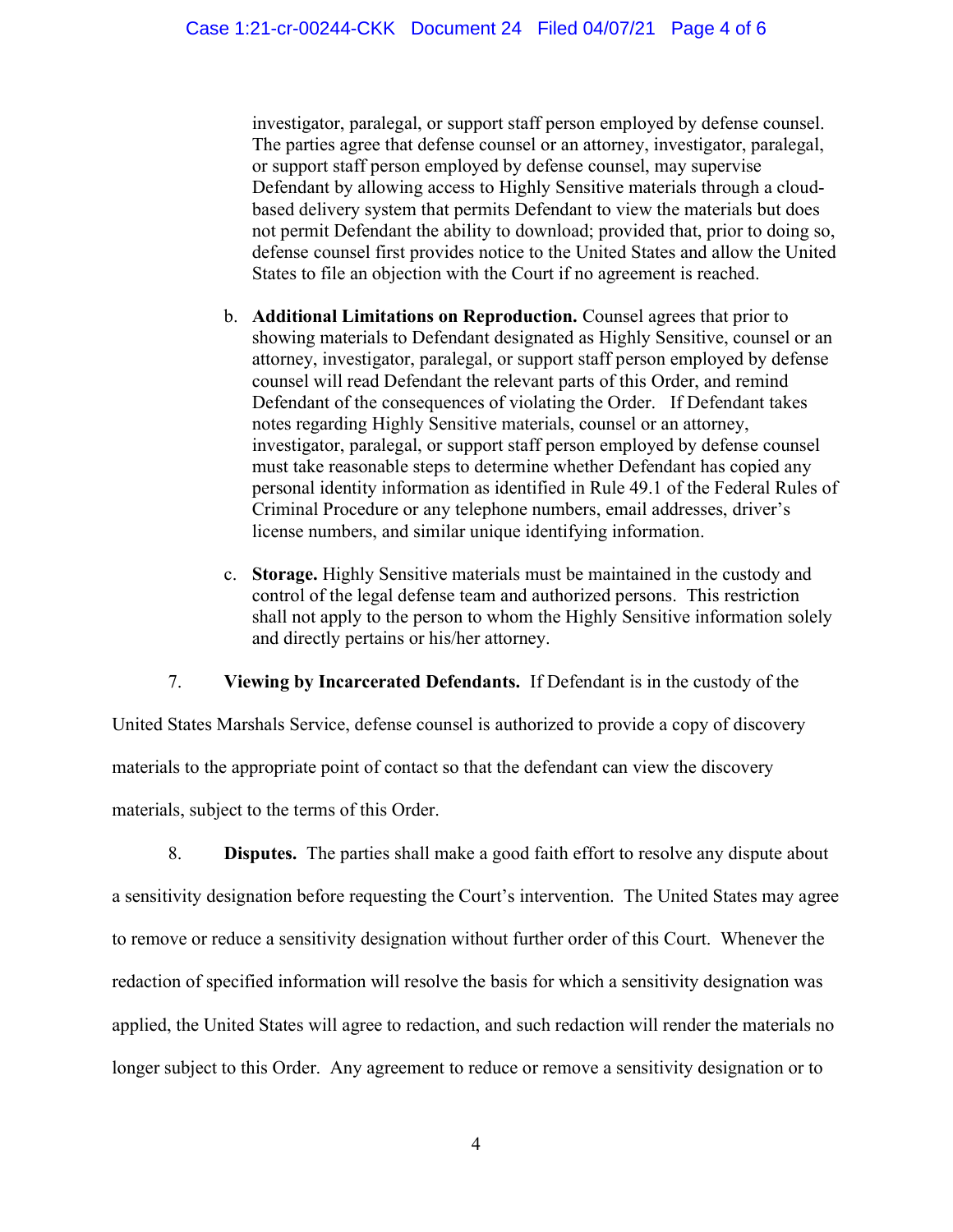### Case 1:21-cr-00244-CKK Document 24 Filed 04/07/21 Page 5 of 6

redact specific information shall be memorialized in writing.

9. Modification Permitted. Nothing in this Order shall prevent any party from seeking modification of this Order nor prevent the defense from contesting a sensitivity designation. The parties agree that the burden of demonstrating the need for a protective order remains with the government at all times.

10. Failure not Waiver. The failure by the United States to designate any materials

as Sensitive or Highly Sensitive upon disclosure shall not constitute a waiver of the United States' ability to later designate the materials as Sensitive or Highly Sensitive but the government must separately identify and memorialize the changed status of those materials in

writing.

11. Automatic Exclusions from this Order. This Order does not apply to materials

that:

- a. Are, or later become, part of the public court record, including materials that have been received in evidence in this or other public trials or hearings;
- b. Were derived directly from Defendant or that pertain solely to Defendant. Examples of such materials include Defendant's own financial records, telephone records, digital device downloads, social media records, electronic communications, arrest records, and statements to law enforcement; $<sup>2</sup>$  and</sup>
- c. Materials that the defense obtains by means other than discovery.

### 12. Government's Discovery Obligations. Nothing in this Order modifies the

United States' obligations at any stage of discovery in this case pursuant to Federal Rules of Criminal Procedure 16 and 26.2, Local Criminal Rule 5.1, 18 U.S.C. § 3500 (the Jencks Act), and the government's general obligation to produce exculpatory and impeachment information in

 $2$  Discoverable materials that were derived directly from Defendant or that pertain solely to Defendant are exempt from this Order regardless of whether the United States has designated any such materials as "Sensitive" or "Highly Sensitive" because the same materials are being provided or made available to co-defendants or other persons charged in connection with the events at the United States Capitol on January 6, 2021.